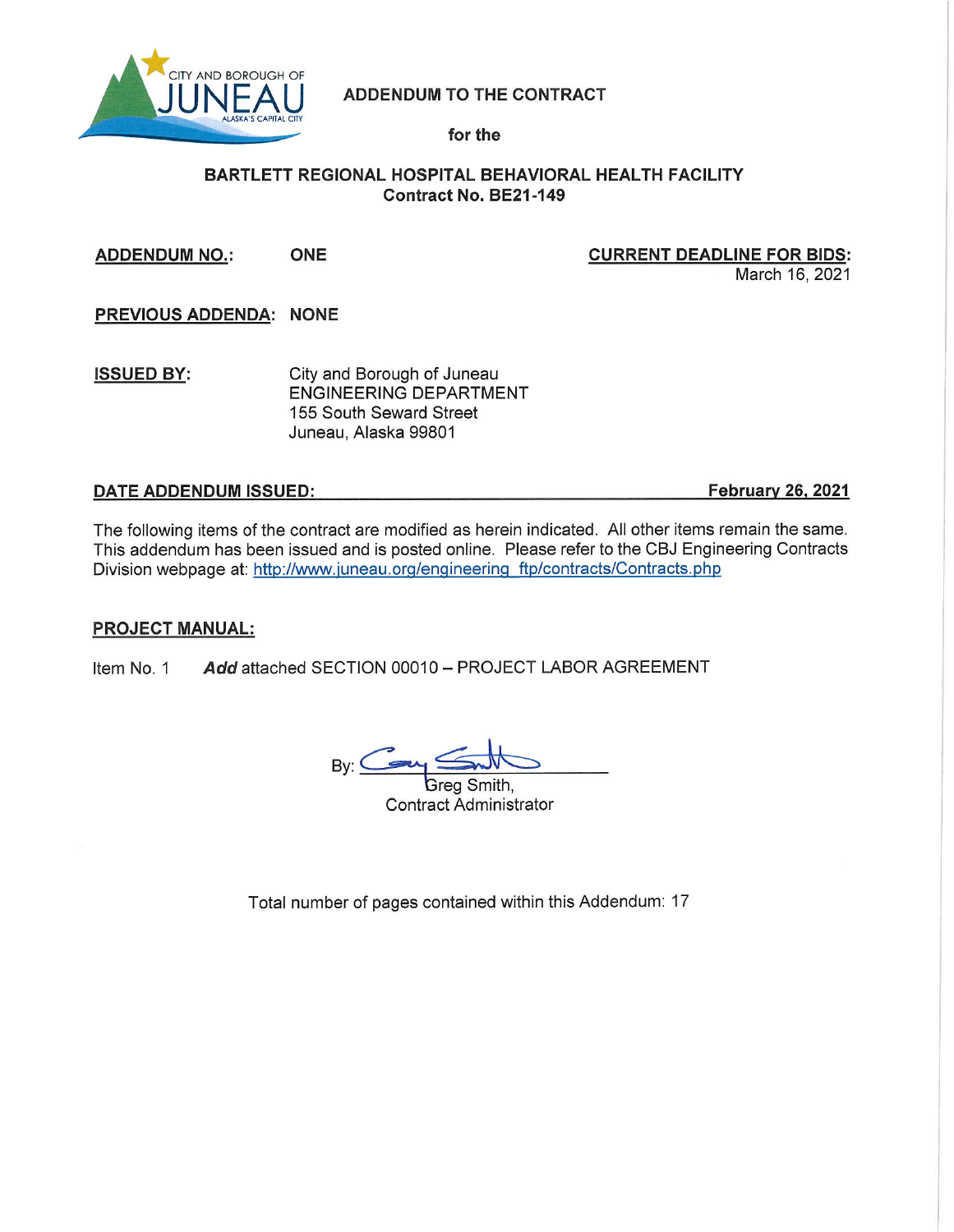# **PART 1 – GENERAL**

# **1.1 SPECIAL NOTICE**

- A. Bidders are hereby alerted that this Project, Bartlett Regional Hospital Behavioral Health Facility, CBJ Contract No. BE21-149, is subject to a Project Labor Agreement (PLA). It shall be understood that the PLA is an exclusive agreement between the eventual Contractor (and Subcontractors) and the organized labor unions. The City and Borough of Juneau (CBJ) (also known as Owner), the Engineer, and the Design Professionals of Record are not members of this agreement and play no role in its implementation or administration.
- B. Bidders may contact the following individuals (as appropriate) with any questions pertaining to the provisions of the PLA, covered trades and crafts, or the specific manner in which their involvement in the PLA will be administered. **A copy of each current labor agreement for the organizations below is available on a CD-ROM from the CBJ Engineering Department Contracts Office upon request – 907-586-0490.** *No portion of the attached Project Labor Agreement may be changed without agreement by both the Contractor and the Juneau Building and Construction Trades Council.*

# **Directory of Unions signatory to the Bartlett Regional Hospital Behavioral Health Facility CBJ Contract No. BE21-149 Project Labor Agreement**

| <b>Union Name</b>                   | Contact              | Telephone    | Fax          | <b>E-mail Address</b>      |
|-------------------------------------|----------------------|--------------|--------------|----------------------------|
| Carpenters Local 1281               | Kirk Perisich        | 907 586-3675 | 907 586-3671 | kperisich@nwcarpenters.org |
| Piledrivers & Divers Local 2520     | Kevin Mackey         | 907-201-1580 |              | kmackey@nwcarpenters.org   |
| Heat& Frost Insulators Local 97     | <b>Anthony See</b>   | 907-272-8224 |              | awl97@insulators.org       |
| IBEW Local 1547                     | Rodney Hesson        | 907 586-3050 | 907 586-9614 | rhesson@ibew1547.org       |
| Ironworkers Local 751               | Anthony Ladd         | 907 522-8277 | 907 563-2855 | Iwlu751bm@ironworkers.org  |
| Laborers Local 942                  | <b>Trent English</b> | 907 586-2860 | 907 586-5757 | tenglish@local942.net      |
| Operators Local 302                 | Corey Baxter         | 907 586-3850 | 907 463-5464 | cbaxter@iuoe302.org        |
| Plumbers & Pipefitters<br>Local 262 | Gene Bay             | 907 586-2874 | 907 463-5116 | gbay@uanet.org             |
| Teamsters Local 959                 | Joe Rintala          | 907 586-3225 | 907 586-1227 | jrintala@akteamsters.com   |
| Sheetmetal Local 23                 | Randy Golding        | 907 277-5329 | 907 277-2457 | randygolding@aklocal23.org |
| Sprinklerfitters Local 669          | *Vacant*             |              |              |                            |
| Painters Local 1959                 | <b>Bronson Frye</b>  | 907 562-8843 | 907 563-8843 | bronson@iupatdc5.org       |
| Juneau Bldg. Trades Council         | <b>Rodney Hesson</b> | 907 586-3050 | 907 586-9614 | rhesson@ibew1547.org       |

C. A full copy of the proposed PLA is provided on the following pages.

**PART 2 - PRODUCTS (Not Used)**

# **PART 3 - EXECUTION (Not Used)**

**Bartlett Regional Hospital Behavioral Health Facility PROJECT LABOR AGREEMENT Contract No. BE21-149**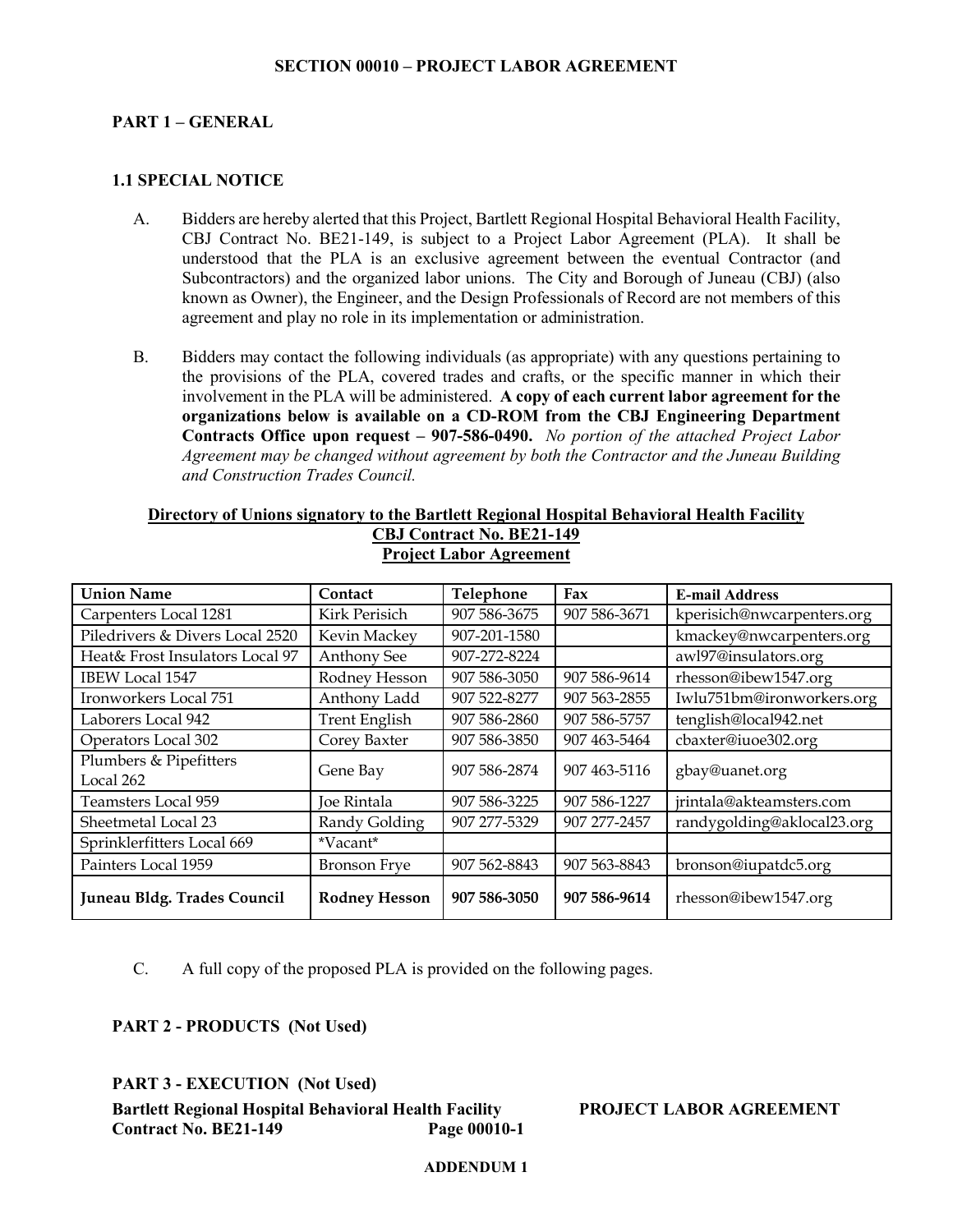### **PREAMBLE**

This Agreement is entered into this \_\_\_\_\_\_\_ day of \_\_\_\_\_\_\_\_\_\_\_\_\_\_\_, 2021, by and between Construction Co. (hereinafter referred to as the "Employer") and the Juneau Building and Construction Trades Council and those of its affiliated Local Unions which have signed this agreement through their duly authorized officers (hereinafter referred collectively to as the "Union" or "Unions").

The Project is defined as follows:

# **Bartlett Regional Hospital Behavioral Health Facility – BE 21-149**

The Union wishes to preserve work traditionally performed by employees represented by the Unions. The Employer recognizes the need for gaining ready access to and retaining a competent work force within the local community and Alaska. The Employer also wishes to provide training and employment opportunities for local and Alaskan workers and veterans through registered, apprenticeship programs with proven track records in graduating skilled apprentices. One important objective in doing so is to ensure a ready supply of labor is also available for future City & Borough of Juneau projects and other projects The Employer also wishes to secure a cost savings by employing skilled apprentices enrolled in bona fide apprenticeship & training programs at a reduced rate.

The Unions recognize and respect the Employer's need to ensure that construction work for large scale or serial projects dependent upon each other for completion, in both the private and public sectors, proceed continuously and without interruption, as efficiently and economically as possible.

In consideration of the above, the parties agree that the construction work associated with the Bartlett Regional Hospital Behavioral Health Facility, CBJ Contract No.BE21-149, (the "Project") shall be performed by workers secured through referral halls pursuant to this Agreement. The Unions agree to such modifications to their respective construction agreements, work rules, customs and practices as are incorporated into, inherent in, or implied by this Agreement.

#### ARTICLE 1 PURPOSE

# 1.01 The purpose of this Agreement is to establish and maintain harmonious relations between all parties to this Agreement, to secure optimum productivity, to ensure an adequate supply of competent, skilled, and qualified local and Alaskan crafts people today and on future Projects, and to ensure labor stability by eliminating strikes, work stoppages, lockouts, slowdowns, or delays in the prosecution of the work undertaken by the Employer. The Parties recognize the need for the timely, cooperative completion of the Project without interruption or delay. This Agreement is intended to enhance this cooperative effort through the establishment of a framework for labor-management cooperation and stability.

1.02 The parties agree to, establish and put into practice effective and binding methods for the settlement of all misunderstandings, disputes, or grievances that may arise between the Union or its members and the Employer so that the Project is assured of complete efficiency and continuity of operation, without slowdown or interruption of any kinds, and labor-management peace is maintained.

**Bartlett Regional Hospital Behavioral Health Facility PROJECT LABOR AGREEMENT Contract No. BE21-149**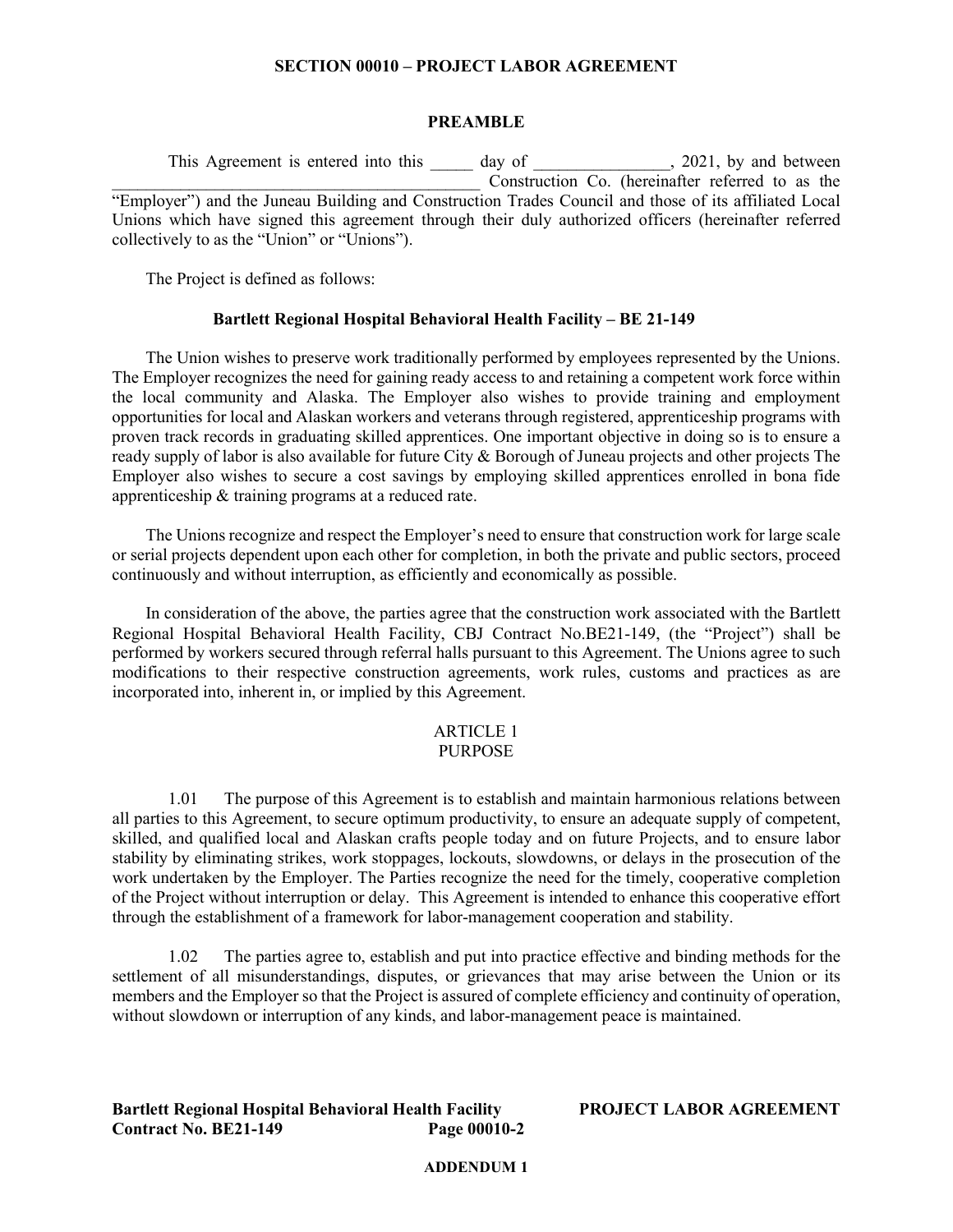# ARTICLE 2 EFFECTS OF OTHER AGREEMENTS

2.01 The provisions of this Agreement shall apply to the work described in Article 3, regardless of provisions of local or national union agreements and local work rules, customs and practices except where provision of other such agreements, rules, customs and practices are specifically noted or adopted elsewhere in this Agreement. Otherwise, the full and complete agreement between the signatory parties is embodied in this Agreement.

### ARTICLE 3 SCOPE OF THE AGREEMENT

3.01 This Agreement shall be applicable to the recognized and accepted work falling within the historical definition of new construction under the direction of and performed by the Employer, and all contractor(s), of whatever tier who are awarded contracts for such work on the Project. Such work shall include site preparation work and dedicated off-site work specifically including supply of concrete and excavation work.

This Agreement shall not apply to field personnel or non-manual employees of the Employer including but not limited to executives, engineers, surveyors, surveyor assistants, draftsmen, supervisors, assistant supervisors, timekeepers, messengers, office workers and guards.

It is understood that this is a self-contained, stand-alone Agreement and that by virtue of having become bound to this Project Agreement, neither the Employer, nor any contractors at any tier will be obligated to sign any other local, area, or national agreement.

This Agreement expressly does not apply to:

- A. All employees of the public or private owner of the Project and of the Employer who do not perform manual labor.
- B. Any equipment and machinery owned or controlled and operated by the public owner.
- C. Any work performed on or near, or leading to or into, the Project site by governmental bodies, or their contractors, or by public utilities or their contractors (for work which is not part of the Project).
- D. Off-site maintenance of leased equipment under warranty and on-site supervision of such work.
- E. Delivery of items or materials is not subject to this Agreement if such materials are delivered by persons who does not perform any work on the Project site or common carriers.

3.02 Nothing in this Agreement shall limit the right of the Employer to subcontract work or to select its subcontractors. The Employer shall notify each subcontractor at whatever tier of the provisions of this Agreement, and shall require each such subcontractor performing work within the scope of this Agreement to sign and comply with the provisions of this Agreement before commencing work.

# **Bartlett Regional Hospital Behavioral Health Facility PROJECT LABOR AGREEMENT Contract No. BE21-149**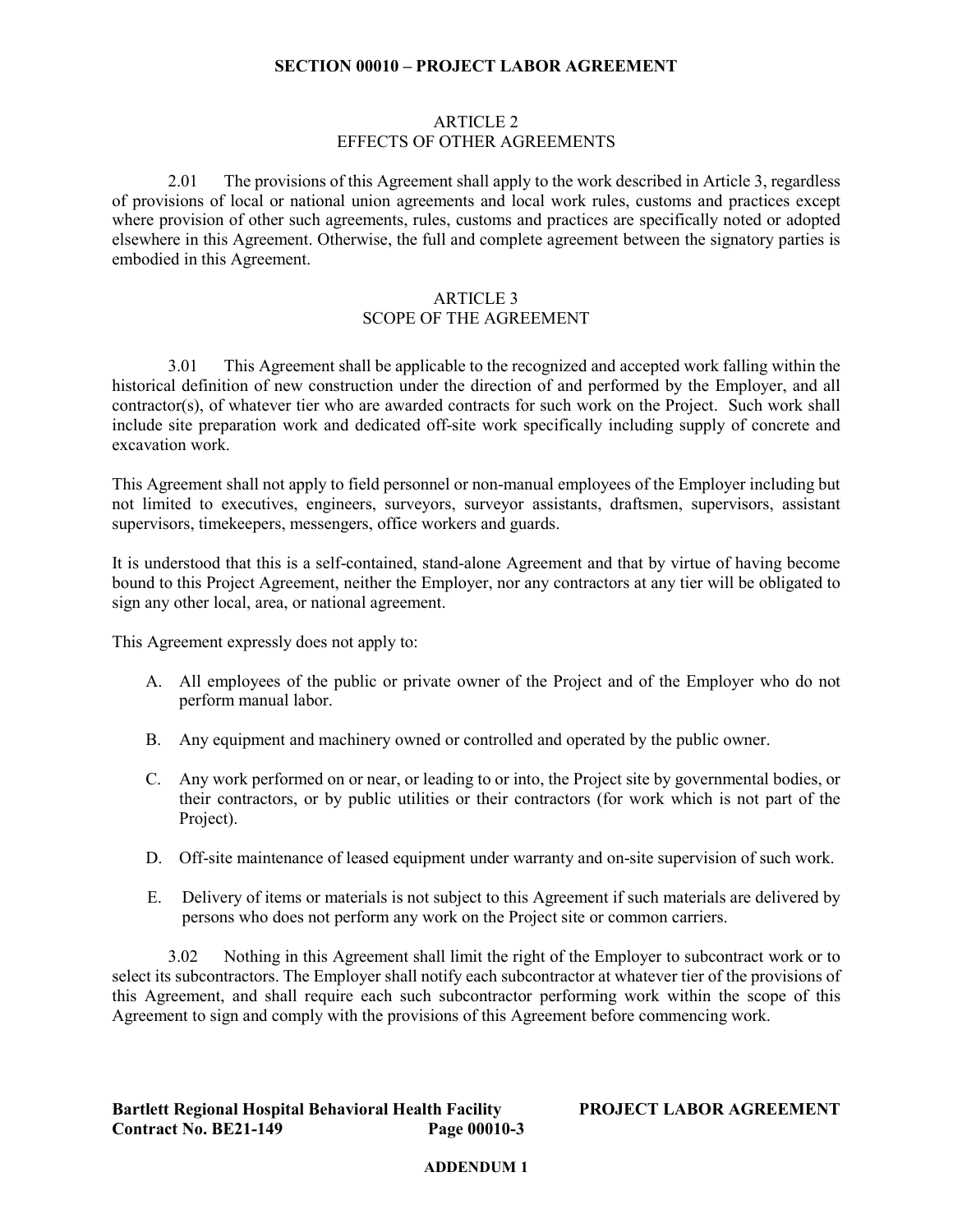3.03 Repairs of any defects in manufactured equipment that must be completed prior to acceptance or is covered by the warranty of the supplier or manufacturer may be supervised by the supplier's or manufacturer's personnel at the Employer's construction site.

When the warranty requirements are such as to require the repair to be completed with the supplier's or manufacturer's personnel, warranty mechanics shall supervise and perform actual work on equipment, machinery, or materials. (It is generally understood that work of the type described above is proprietary in nature. This Section shall not be utilized to circumvent the intent of this Agreement.)

# ARTICLE 4

# NON-DISCRIMINATION

4.01 The Employer and the Union agree that they will not unlawfully discriminate against any employee or applicant for employment because of race, creed, sex, color, age, national origin, physical, mental or sensory handicap, status as a veteran of the United States Armed Forces or membership or nonmembership in the Union. This non-discrimination policy will include, but is not limited to, the following: employment, upgrading, demotions or transfer, layoff or termination, rates of pay or forms of compensation, recruitment or recruitment advertising, and selection for training, including apprenticeship.

4.02 Where the masculine or feminine gender has been used in any job classification or in any provision in this Agreement, it is used solely for the purpose of illustration and shall not in any way be used to designate the sex of the employee eligible for the position or the benefits of any other provisions.

# ARTICLE 5 MANAGEMENT RIGHTS

5.01 The Employer retains full and exclusive authority for the management of its operations, except as expressly limited by other provisions of this Agreement.

The Employer shall direct its working forces at its sole prerogative, including, but not limited to hiring, promotion, transfer, lay-off or discharge for just cause. No rules, customs, or practices shall be permitted or observed which limit or restrict production, or limit or restrict the working efforts of employees. The Employer shall utilize the most efficient method or techniques of construction, tools, or other labor-saving devices. There shall be no limitations upon the choice of materials or design. The Employer shall schedule work in accordance with applicable local collective bargaining agreements except as otherwise expressly limited in this Agreement.

5.02 Except as otherwise expressly stated in this Agreement, there shall be no limitation or restriction upon the Employer's choice of materials or design, nor, regardless of source or location, upon the full use and installation of equipment, machinery, package units, pre-cast, pre-fabricated, pre-finished, or pre-assembled materials, tools, or other labor-saving devices. The Employer may without restriction install or otherwise use materials, supplies or equipment regardless of their source. The on-site installation or application of such items shall be performed by the craft having jurisdiction over such work; provided, however, it is recognized that other personnel having special talents or qualifications may participate in the installation, check-off or testing of specialized or unusual equipment.

5.03 The foregoing enumeration of management rights shall not be deemed to exclude other functions not specifically set forth. The Employer, therefore, retains all legal rights not specifically limited by this Agreement.

**Bartlett Regional Hospital Behavioral Health Facility PROJECT LABOR AGREEMENT Contract No. BE21-149**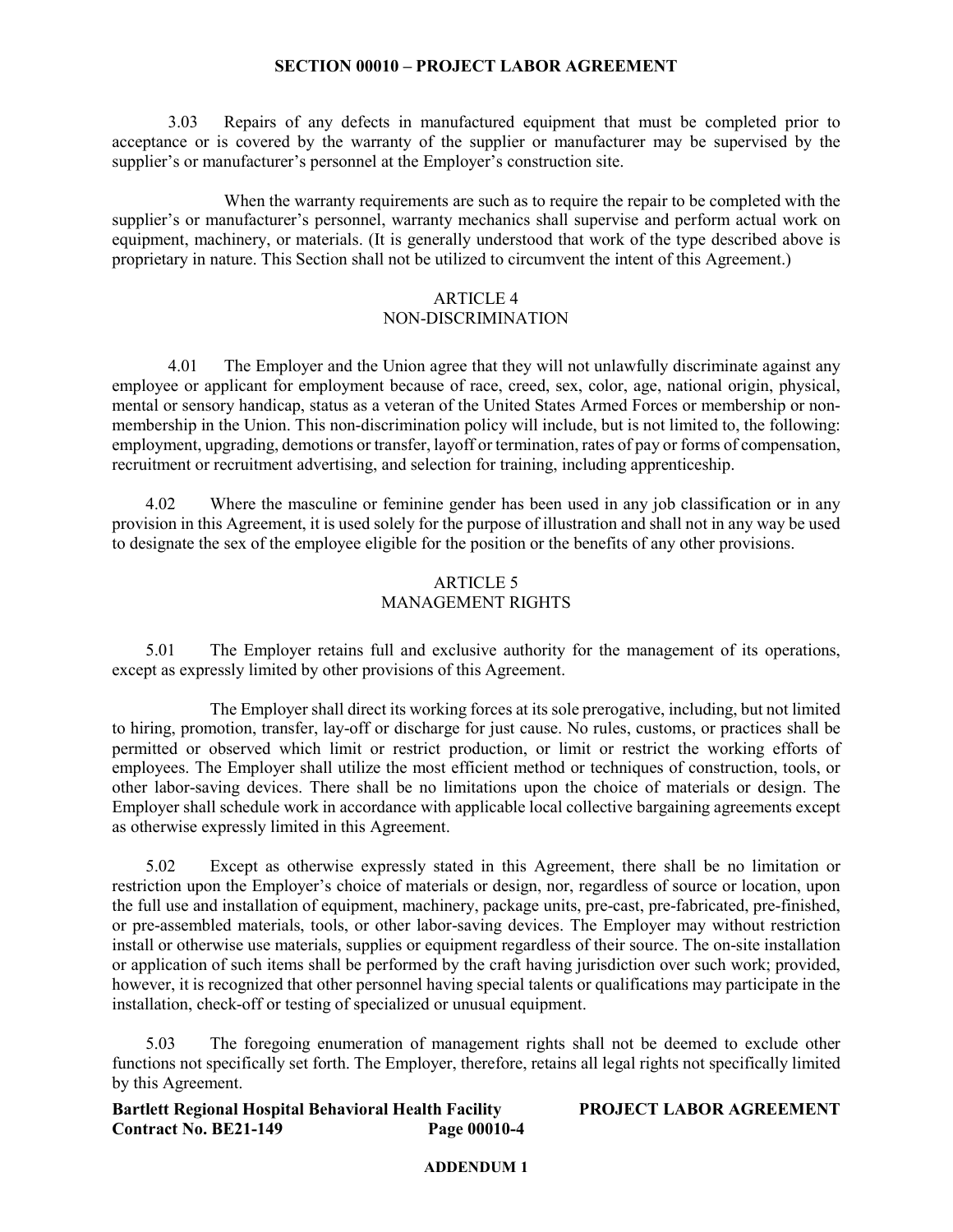5.04 The Employer has the absolute right to select any qualified bidder for the award of contracts on this Project without reference to previous union affiliation or the existence or non-existence of any agreements between such bidder and any party to this Agreement provided, however, only that such bidder is willing, ready and able to execute and comply with this Agreement, should it be designated the successful bidder. It is agreed that all subcontractors who have been awarded contracts for work covered by this Agreement on or after the effective date of this Agreement shall be required to accept, sign, and be bound by the terms and conditions of this Agreement.

# ARTICLE 6

# UNION REPRESENTATION

6.01 The Employer recognizes the Unions signatory to this Agreement as the sole and exclusive bargaining representatives with respect to rates of pay, hours, and other conditions of employment for the job classifications contained in the appropriate Local Union agreements and Schedule A's for this Project.

6.02 Authorized representatives of the Union shall have access to the Project provided they do not interfere with the work of employees, and further provided, that they comply with posted security and safety rules of the Project.

6.03 The selection of stewards shall be in accordance with the terms contained in the appropriate Local Union agreement, except that the Employer agrees to notify the appropriate Union twenty-four hours prior to termination of a steward, except in the case of discipline or discharge for cause. In any case in which a steward is discharged or disciplined for cause, the appropriate Union shall be notified immediately by the Employer.

For the purpose of this provision, "cause for discharge" shall mean: incompetence; unexcused absenteeism; disobedience of orders; unsatisfactory performance of duties; and violation of posted Project rules of conduct.

Stewards shall be qualified workmen assigned to a crew and shall perform the work of their craft. Activities on behalf of a Union shall not unreasonably interfere with their work for the Employer.

6.04 All employees covered by this Agreement shall be required as a condition of employment for this Project only to apply for and become members of and to maintain memberships in the respective Unions, or they may pay and remain current in the payment of such reasonable fees as are established for non-members by each Union within eight days following the beginning of their employment or the effective date of this Agreement, whichever is later. All requests to discharge an employee for failure to obtain and maintain membership or pay non-membership fees shall be in writing and the Employer agrees that it will, upon receipt of such notice, dismiss such employee or employees from their services. The Unions agree to defend any charge or suit made or brought against the Employer as the result of a request for an employee's termination or dismissal, pursuant to the provisions of this Article and to indemnify and hold the Employer harmless.

6.05 The Employer and subcontractors will deduct working membership dues, assessments and non-membership fees in the amount designated by a particular Union, provided that the employee has executed a written assignment calling for such deduction and provided it to the Employer. It is understood and agreed that the Employer assumes no liability in connection with dues or fee collection, except for ordinary diligence and care in transmittal of the monies to the appropriate Local Union. Once a month the

**Bartlett Regional Hospital Behavioral Health Facility PROJECT LABOR AGREEMENT Contract No. BE21-149 Page 00010-5**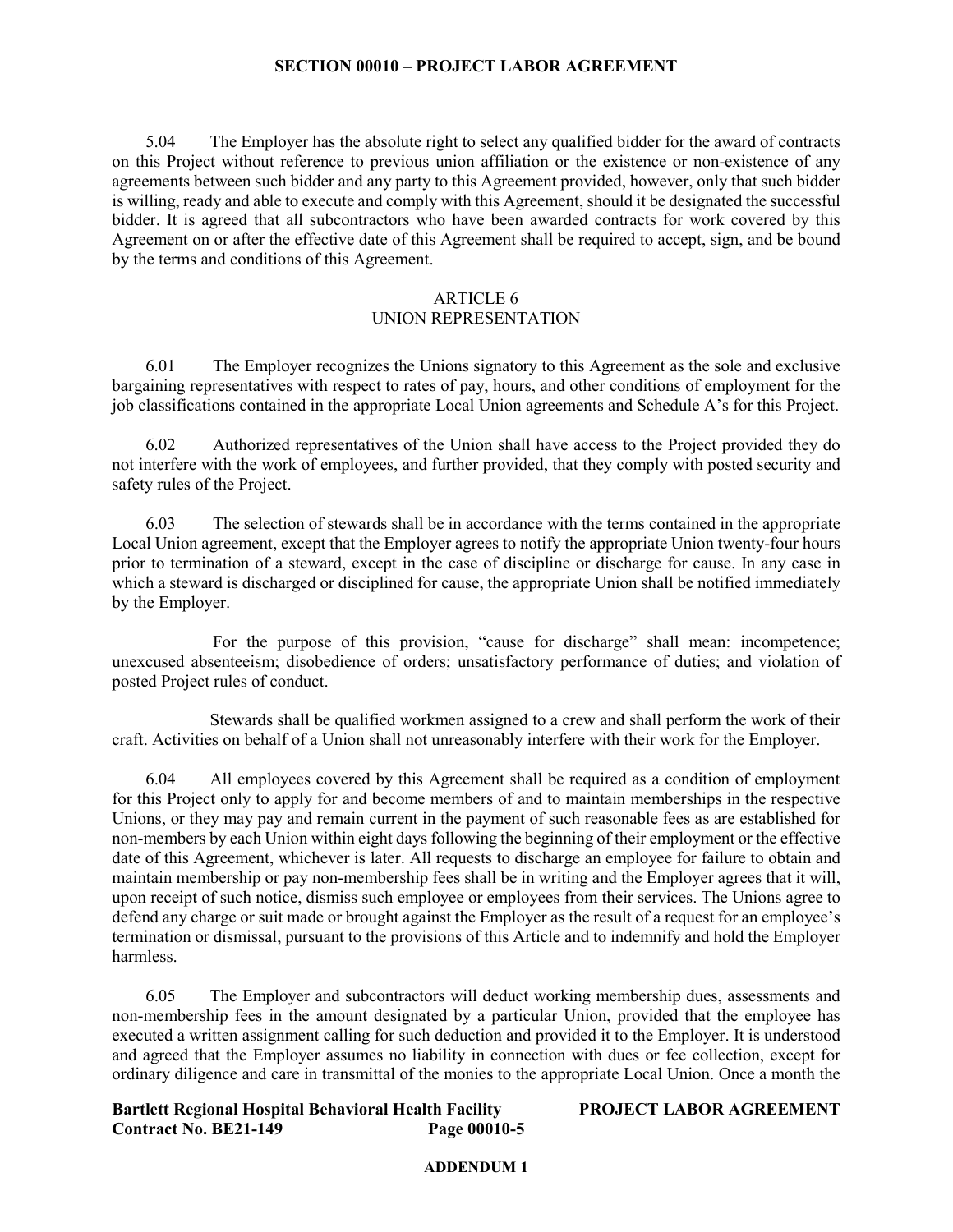Employer will remit to the Union the dues deducted on or before the fifteenth day of each month following the month of accrual.

# ARTICLE 7 HIRING PROCEDURES

7.01 For Unions having a hiring hall or job referral system in their local agreements, the Employer agrees to be bound by such system and it shall be used exclusively by the employer. Such system must be operated in accordance with federal and Alaska law applicable at the time of hire, and the conditions set forth in this Article.

7.02 The Employer retains the right to reject any applicant for employment. The Union shall have the right to refer applicants to the Employer on a preferential basis for a limited period determined by each union's local agreement, which generally is no more than forty-eight (48) hours. The Unions have no right to compel the Employer to hire any such applicants.

7.03 The selection of applicants by a Union for referral to jobs shall be on a non-discriminatory basis and in accordance with the President's Executive Order 11246 and Title VII of the Civil Rights Act of 1964, as amended, and shall not be based on, or in any way affected by, current or previous union membership, or the lack thereof.

7.04 All of the foregoing hiring procedures, including affected apprenticeship and training, will be operated so as to permit the Employer to meet its statutory Equal Employment Opportunity obligations.

7.05 The foregoing hiring procedures shall be operated in compliance with any obligation imposed by statute requiring preference in employment for residents of Alaska.

# ARTICLE 8

# WORK STOPPAGES AND LOCKOUTS

8.01 During the term of this Agreement, there shall be no strikes, picketing, work stoppages, slowdowns, or other disruptive activity for any reason by the Union or by any employee and there shall be no corresponding lockout by the Employer.

8.02 The Union shall not be liable for acts of employees for which it has no responsibility. The Union will immediately instruct, order, and use the best efforts of its office to cause any member or group of members to cease any violations of this Article. When the Union complies with its obligation concerning the above described activity, it shall not be liable for unauthorized acts of its members. The failure of the Employer to exercise its rights in any instance shall not be deemed a waiver of its rights in any other instance.

# ARTICLE 9 STANDARDIZED GRIEVANCE PROCEDURES

Section 1. This Agreement is intended to provide close cooperation between management and labor. Each of the Unions will assign a representative to this Project for the purpose of completing the construction of the Project economically, efficiently, continuously, and without interruptions, delays, or work stoppages.

**Bartlett Regional Hospital Behavioral Health Facility PROJECT LABOR AGREEMENT Contract No. BE21-149**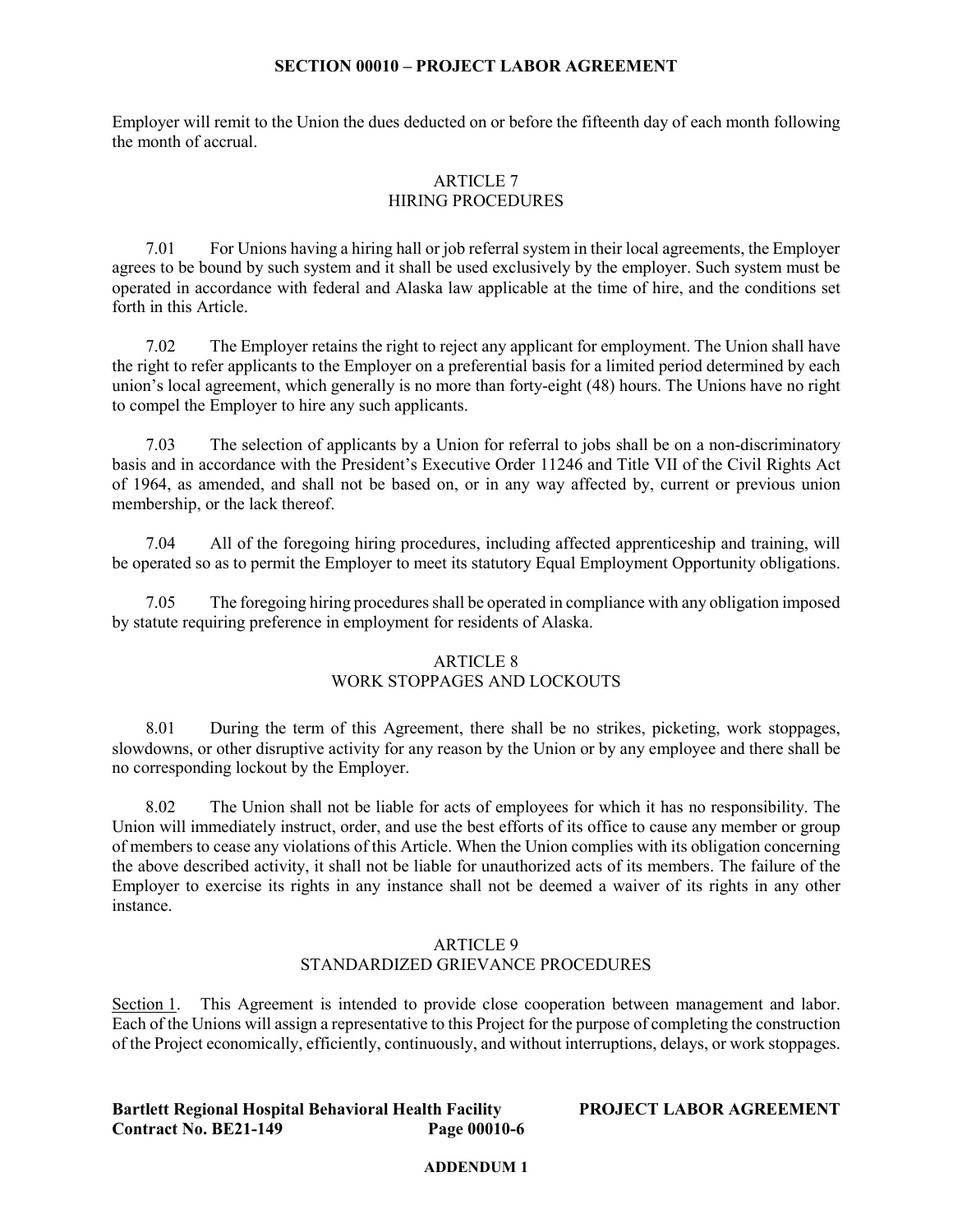Section 2. The Contractors, Unions, and the employees, collectively and individually, realize the importance to all parties to maintain continuous and uninterrupted performance of the work of the Project, and agree to resolve disputes in accordance with the grievance-arbitration provisions set forth in this Article.

Section 3. Any question or dispute arising out of and during the term of this Project Agreement (other than trade jurisdictional disputes) shall be considered a grievance and subject to resolution under the following standardized procedures:

Step 1. (a) When any employee subject to the provisions of this Agreement feels he or she is aggrieved by a violation of this Agreement, he or she, through his or her local union business representative or job steward, shall, within five (5) working days after the occurrence of the violation, give notice to the work-site representative of the involved Contractor stating the provision(s) alleged to have been violated. The business representative of the local union or the job steward and the work-site representative of the involved Contractor and the Project Contractor shall meet and endeavor to adjust the matter within three (3) working days after timely notice has been given. The representative of the Contractor shall keep the meeting minutes and shall respond to the Union representative in writing (copying the Project Contractor) at the conclusion of the meeting but

not later than twenty-four (24) hours thereafter. If they fail to resolve the matter within the prescribed period, the grieving party may, within forty-eight (48) hours thereafter, pursue Step 2 of the Grievance Procedure, provided the grievance is reduced to writing, setting forth the relevant information concerning the alleged grievance, including a short description thereof, the date on which the grievance occurred, and the provision(s) of the Agreement alleged to have been violated.

(b) Should the Local Union(s) or the Project Contractor or any Contractor have a dispute with the other party and, if after conferring, a settlement is not reached within three (3) working days, the dispute may be reduced to writing and proceed to Step 2 in the same manner as outlined herein for the adjustment of an employee complaint.

Step 2. The Local Union Representative and the involved Contractor shall meet within seven (7) working days of the referral of a dispute to this second step to arrive at a satisfactory settlement thereof. Meeting minutes shall be kept by the Contractor. If the parties fail to reach an agreement, the dispute may be appealed in writing in accordance with the provisions of Step 3 within seven (7) calendar days thereafter.

Step 3. (a) If the grievance has been submitted but not adjusted under Step 2, either party may request in writing, within seven (7) calendar days thereafter, that the grievance be submitted to an Arbitrator mutually agreed upon by them. The Contractor and the involved Union shall attempt mutually to select an arbitrator, but if they are unable to do so, they shall request the American Arbitration Association to provide them with a list of arbitrators from which the Arbitrator shall be selected. The rules of the AAA shall govern the conduct of the arbitration hearing. The decision of the Arbitrator shall be final and binding on all parties. The fee and expenses of such Arbitration shall be borne equally by the Contractor and the involved Local Union(s).

(b) Failure of the grieving party to adhere to the time limits established herein shall render the grievance null and void. The time limits established herein may be extended only by written consent of the parties involved at the particular step where the extension is agreed upon. The Arbitrator shall have the authority to make decisions only on issues to him or her, and he or she shall not have authority to change, amend, add to or detract from any of the provisions of this Agreement.

**Bartlett Regional Hospital Behavioral Health Facility PROJECT LABOR AGREEMENT Contract No. BE21-149**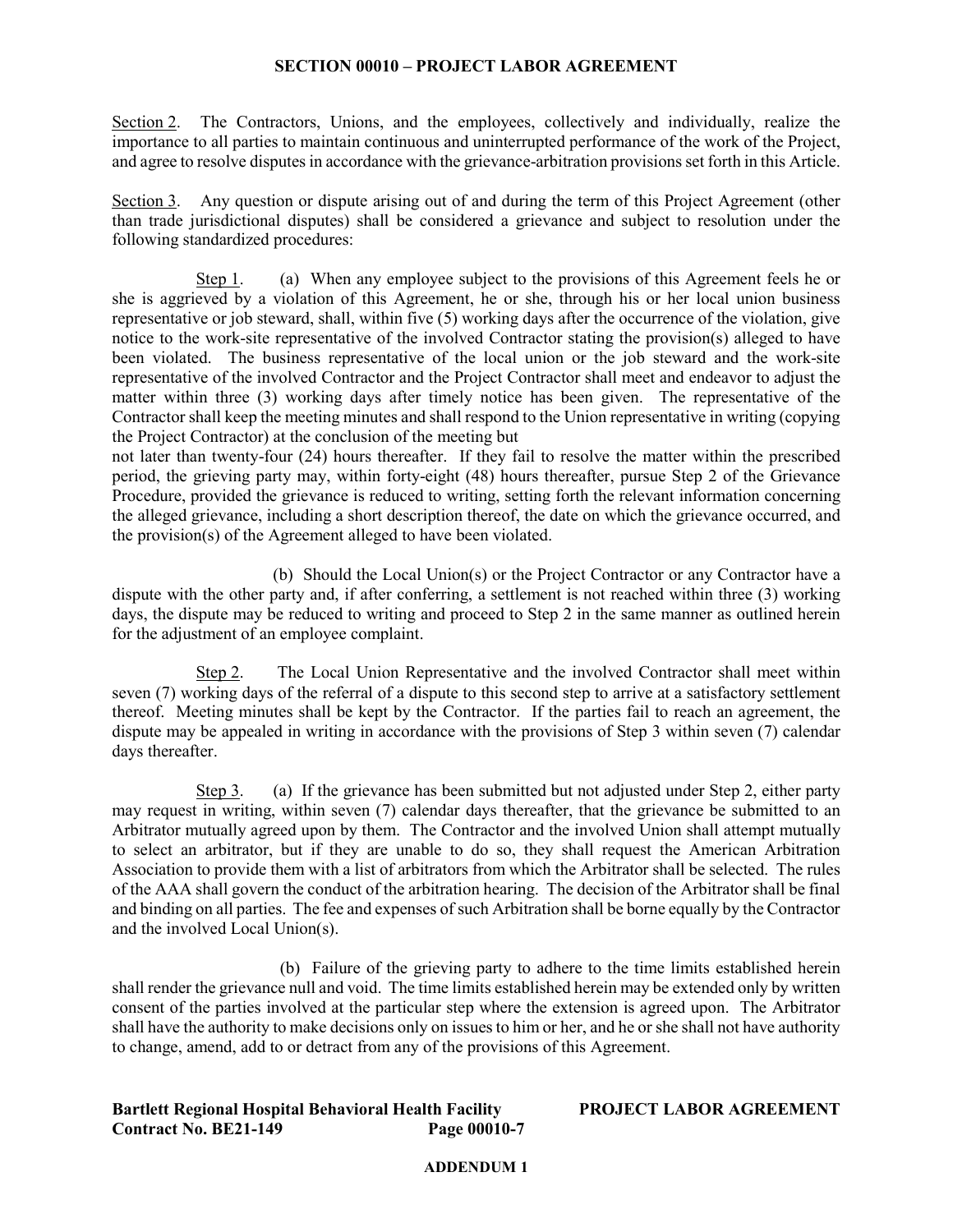Section 4. The Project Contractor and Owner shall be notified of all actions at Steps 2 and 3 and shall, upon their request, be permitted to participate in all proceedings at these steps.

### ARTICLE 10 JURISDICTIONAL DISPUTES

10.01 There will be no strikes, no work stoppages or slowdowns, or other interference with the work because of jurisdictional disputes.

10.02 Work shall be assigned by the Employer in accordance with the procedural rules of the Impartial Jurisdictional Disputes Board or its successor agency and jurisdictional disputes will be settled in accordance with the procedure rules and decisions of the Board.

10.03 Where a jurisdictional dispute involves any Union or Employer not a party of the procedures established by the Impartial Jurisdictional Disputes Board and is not resolved between the Unions, it shall be referred for resolution to the Juneau Building and Construction Trades Council ("Council"). The nature of the dispute shall be reduced to writing, signed by the representatives of the Local Union(s) involved and presented to the Council for resolution. The Unions party to the dispute will have fifteen (15) minutes each to present their side of the argument at a special meeting of the Council scheduled as soon as possible after submission of the dispute to it by the parties, but in no event more than 5 working days thereafter. All representatives of the parties to the dispute shall leave the room after the parties' presentations and the affiliated Unions will then vote. There will be only one (1) vote per affiliate; the decision will be determined by majority vote of the affiliates present and voting. The Unions and the Employer agree to abide and be bound by the decision of the Council. The disputed work shall continue to be performed as assigned by the Employer until the dispute has been resolved. The Employer shall be held harmless against and will not be required to provide any back pay or other make whole remedy to the prevailing union in the event the Council determines that a mistake was made in the assignment(s) of work. The Employer will implement any change in work assignment (s) required by the decision of the Council, as soon as possible after receiving notice of the Council's decision.

# ARTICLE 11 SAFETY AND HEALTH

11.01 The Employer and employees shall comply with all applicable provisions of state and federal laws and regulations relating to job safety and safe work practices and with the Employer's own Safety meetings will be scheduled and conducted periodically (but not less than once per week) by the Employer.

11.02 All employees shall be required to use appropriate, personal, protective equipment as is or may be prescribed by state or federal safety and health standards or by the Employer. Failure of employees to use such equipment shall be grounds for disciplinary action including dismissal.

11.03 Where an unsafe condition is alleged to exist, the affected employee shall first notify his or her immediate supervisor who shall make any necessary corrective action. If the parties fail to resolve any difference or disagreement over the existence of such an unsafe condition or the appropriate corrective measure to be taken, the issue shall be referred for final and binding resolution under the procedures of Article 9 exclusively, which procedures shall be expedited.

11.04 No employee may be required to work in circumstances which place that employee in imminent danger of physical harm or injury, except that the employee may not make any such claim a

**Bartlett Regional Hospital Behavioral Health Facility PROJECT LABOR AGREEMENT Contract No. BE21-149 Page 00010-8**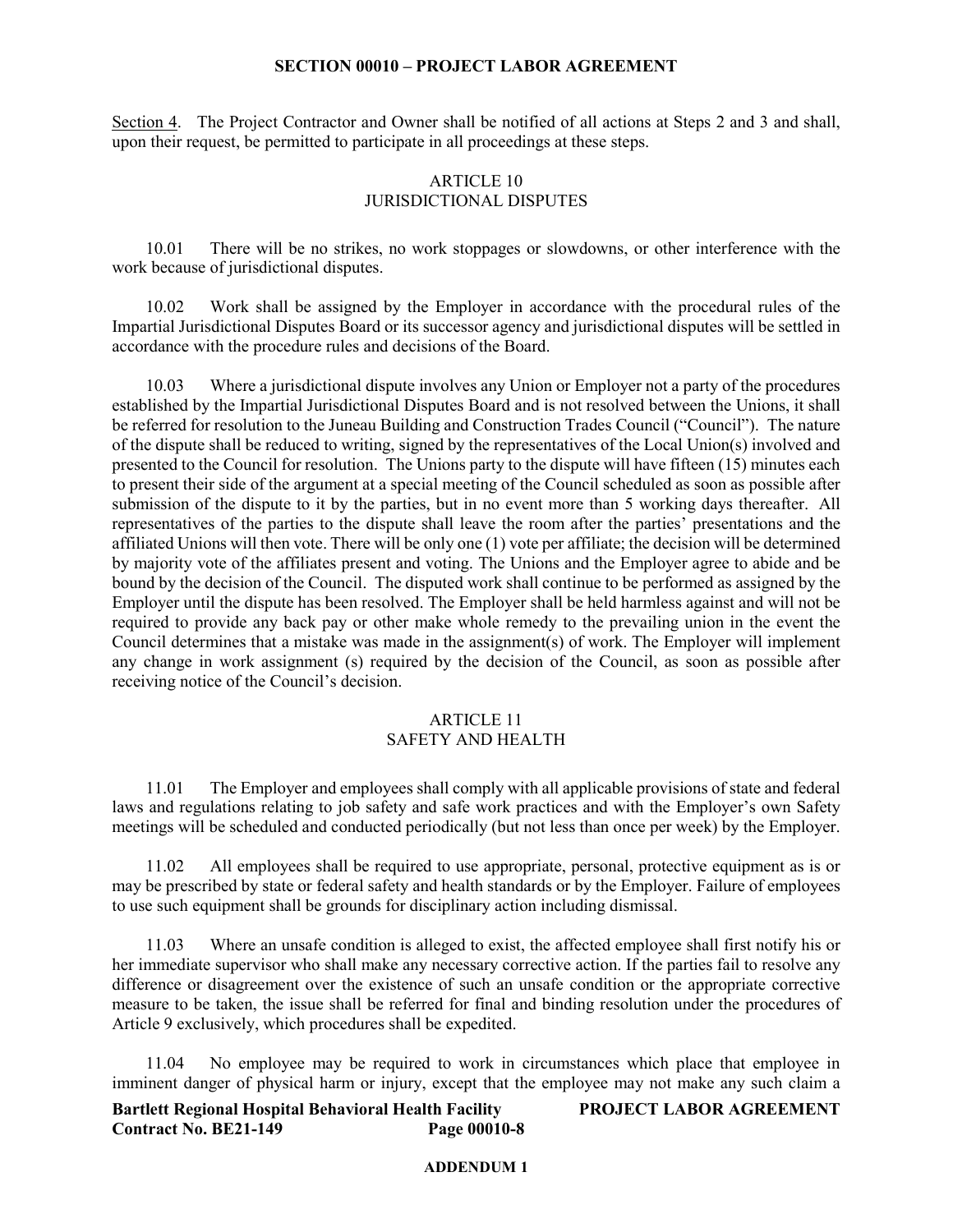pretext for refusing to carry out a work assignment for engaging in concerted activity in violation of Article 8.

11.05 It will not be a violation of this Agreement for the Employer to shut down a job, or a portion thereof, because, in the Employer's judgment, there exists an emergency situation that could endanger the life and safety of an employee. In such cases, employees will be compensated only for the actual time worked or for standby time requested by the Employer.

# ARTICLE 12

# WAGES, HOURS, AND WORKING CONDITIONS

12.01 Wages, Rates and Fringe Benefits.

a. All employees covered by this Agreement shall be classified in accordance with Alaska Statute Title 36, Public Contracts. This shall be applicable to all contractors and subcontractors.

b. The Employer shall make contributions to the established fringe benefit funds in the amounts designated in the appropriate Union agreement and its Schedule A.

c. When the Employer(s) contribute(s) fringe benefit payments into local, regional, or national trust funds, the Employer agrees to be bound to all lawful terms and conditions of such trust agreements, and all amendments thereto.

12.02 Workweek and Workday

a. Regular Workweek and Workday. The regular workweek shall be five consecutive days falling within Monday through Saturday. Where a single shift is worked, the regular workday shall be eight consecutive hours between 6:00 a.m. and 6:00 p.m., exclusive of a meal period of not less than one-half hour. Nothing herein shall preclude the employer from scheduling any workday in excess of eight hours or a workweek in excess of forty hours. The Employer shall determine and establish the work starting times at any time between 6:00 a.m. and 8:00 a.m. All work performed before the regular starting time or after eight consecutive hours shall be paid at the regular overtime rate, except that under conditions beyond the control of the parties to this Agreement (such as concrete paving, concrete pouring, asphalt and road oiling work) or on work requiring special crews, or when the job or weather conditions warrant, the work starting time shall be mutually arranged to fit such conditions without penalty or premium payment. Other starting times, including staggered starting times, may be mutually agreed upon by the parties without premium pay.

b. Four-Ten Hour Workweek (4-10's) With notification to the employees prior to the end of their workweek, the Employer may schedule, with the consensus of the majority of the crew, a workweek of four (4) consecutive ten (10) hour workdays between Monday and Saturday within the standard starting times as stated in 12.01 (a) at the straight time rate of pay. Any work in excess of ten (10) hours on scheduled workdays shall be paid at the overtime rate of pay, and overtime shall be paid for any hours in excess of forty (40) in any workweek.

12.03 Meal Period*.* The Employer will schedule a meal period of not less than one-half hour, or more than one hour's duration at approximately the mid-point of the scheduled shift regardless of such shift duration (8, 10, or 12 hours). The Employer shall make an earnest effort not to work employees six hours without a meal period. If the Employer finds it is necessary to work employees beyond six hours without a

**Bartlett Regional Hospital Behavioral Health Facility PROJECT LABOR AGREEMENT Contract No. BE21-149**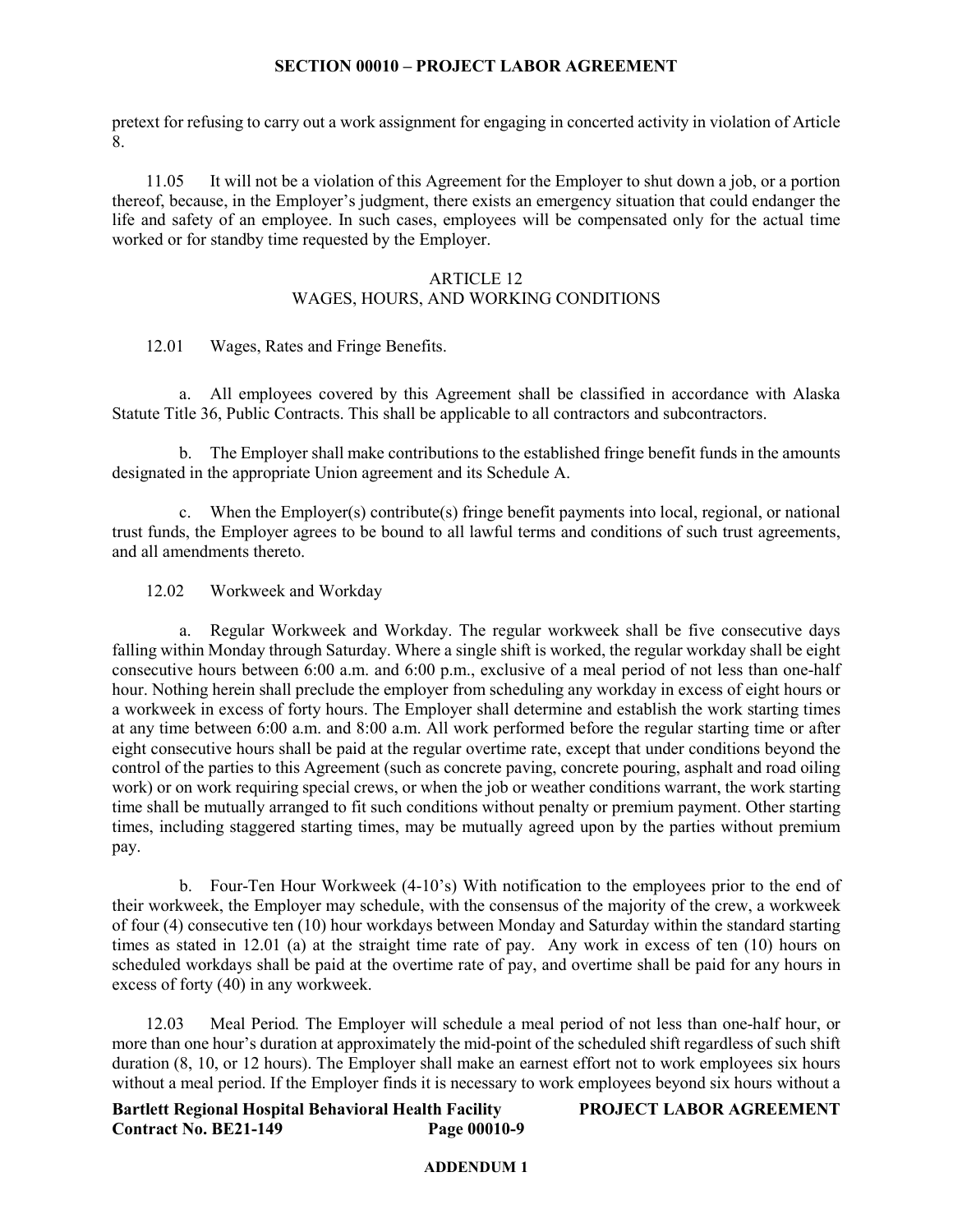meal period, the employees shall be allowed a later meal period, and it shall be considered time worked and paid for at the proper overtime rate.

12.04 Overtime.

a. All work performed in excess of eight consecutive hours in any one day or forty hours in any one workweek shall be paid at one and one-half times the straight time rate of pay. Saturday worked as the sixth day or Saturday worked following a holiday in any one workweek shall be paid at one and one-half times the straight time rate of pay. Employees shall be paid in accordance with the appropriate Union agreement and its Schedule A for all work performed on recognized holidays and Sundays.

b. When a shift is started at the basic rate or at the appropriate overtime rate applicable on that day, it shall be completed at that rate. There will be no restrictions upon the Employer's scheduling of overtime or the non-discriminatory designation of employees that shall be worked. There will be no pyramiding of overtime.

12.05 Holidays*.*

a. Recognized holidays shall be:

New Year's Day Presidents' Day Memorial Day (observed on the last Monday in May) Fourth of July Labor Day Veteran's Day (observed on November 11) Thanksgiving Day Christmas Day

The holidays will be observed as set forth on the calendar.

b. All holidays, with the exception of Labor Day, may be worked. No work may be performed or scheduled on Labor Day unless an emergency situation exists.

12.06 Shift Work.

a. Shift work may be performed at the option of the Employer. The Employer shall have the sole right to establish the starting time and duration of a shift, to designate the craft or crafts performing work on a shift basis on the Project or any portion thereof, and to determine the number of employees required. Any time worked in excess of the regular shift shall be paid for at the normal overtime rate. The meal period provisions of Section 4 of this Article shall apply to both shifts.

b. On two- or three-shift operations, the work starting time for the first shift will not be established earlier than 5:00 a.m., unless an earlier starting time is mutually agreed upon. If an earlier starting time is established without such mutual consent, overtime for those hours earlier than 5:00 a.m. will be paid. When an employee is moved from one shift to another, they shall be allowed a minimum of eight consecutive hours off duty before they are required to begin work on the shift. An employee not having an eight-hour break between shifts shall be paid the overtime rate until such time as they receive an eight-hour break.

**Bartlett Regional Hospital Behavioral Health Facility PROJECT LABOR AGREEMENT Contract No. BE21-149**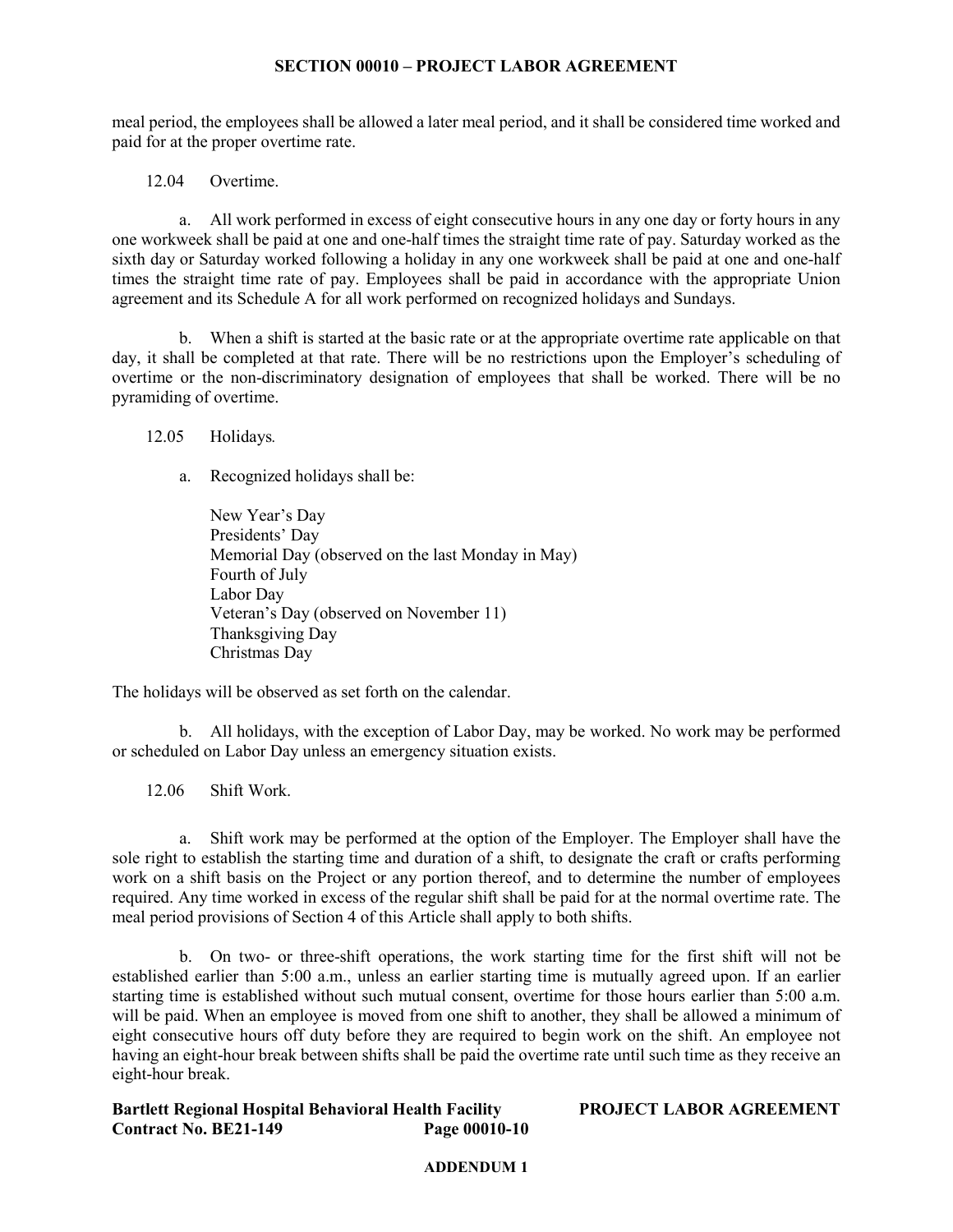c. Employees shall remain at their designated place of work until quitting time. The parties endorse the policy of a fair day's work for a fair day's wage.

d. Scheduling and premium pay for two- or three-shift operations shall be in accordance with the appropriate local Union agreement and its Schedule A.

e. When two or three shifts are regularly established and the first or second shift cannot be worked due to conditions caused by weather, either shift may be worked in accordance with the applicable local Union agreement and its Schedule A.

12.07 Reporting Pay.

a. Any employee, applicant, or new hire who reports to work for a regular or assigned shift, and weather permitting, is not put to work, shall be paid two hours reporting time and shall remain at the job site for the two hours if required by the Employer.

b. An employee who starts to work shall be paid for not less than two hours, and if the employee works beyond two hours, the employee shall be paid for actual time worked. It shall be the Employer's prerogative whether or not to stop work.

c. Any employee who has completed a scheduled shift and is "called out" to perform special work of a casual, incidental or irregular nature, shall receive overtime pay in accordance with the applicable local Union agreement and its Schedule A.

d. Any employee who leaves the job or work location of his or her own volition or is discharged for cause shall be paid only for the time worked.

12.08 Payday.

a. Wages will be paid weekly by check on a designated day during working hours and in no case shall more than five days be held back in any one payroll week. It is agreed that included with the check shall be a stub or statement showing hours, deductions, and hourly rates of pay, with the Employer's name and address clearly stated. It is further agreed that the check issued by any Employer on this project shall be bankable or cashable in Juneau without penalty to the employee.

b. It is understood and agreed, however, that when an employee is laid off, that employee's wages become due immediately and must be paid within the day of separation provided, however, that an Employee separated after 5:00 p.m., shall be given a check prior to noon of the following day. Employees who quit or who are discharged for cause shall be paid not later than the end of the first work day following separation. Where complete payroll information is not available and the check issued is less than the total amount due, a check for the balance shall be sent to the

employee's local Union office. Should the Employer fail to comply with this provision, the employee will be entitled to eight hours pay at the straight time rate of pay for each day termination pay is delayed (excluding Saturdays, Sundays and holidays). Checks not picked up by the employee shall be delivered to the appropriate Union hall.

12.09 Travel and Subsistence. Travel, daily travel, subsistence, per diem, or zone pay are not required under the provisions of this Agreement.

**Bartlett Regional Hospital Behavioral Health Facility PROJECT LABOR AGREEMENT Contract No. BE21-149**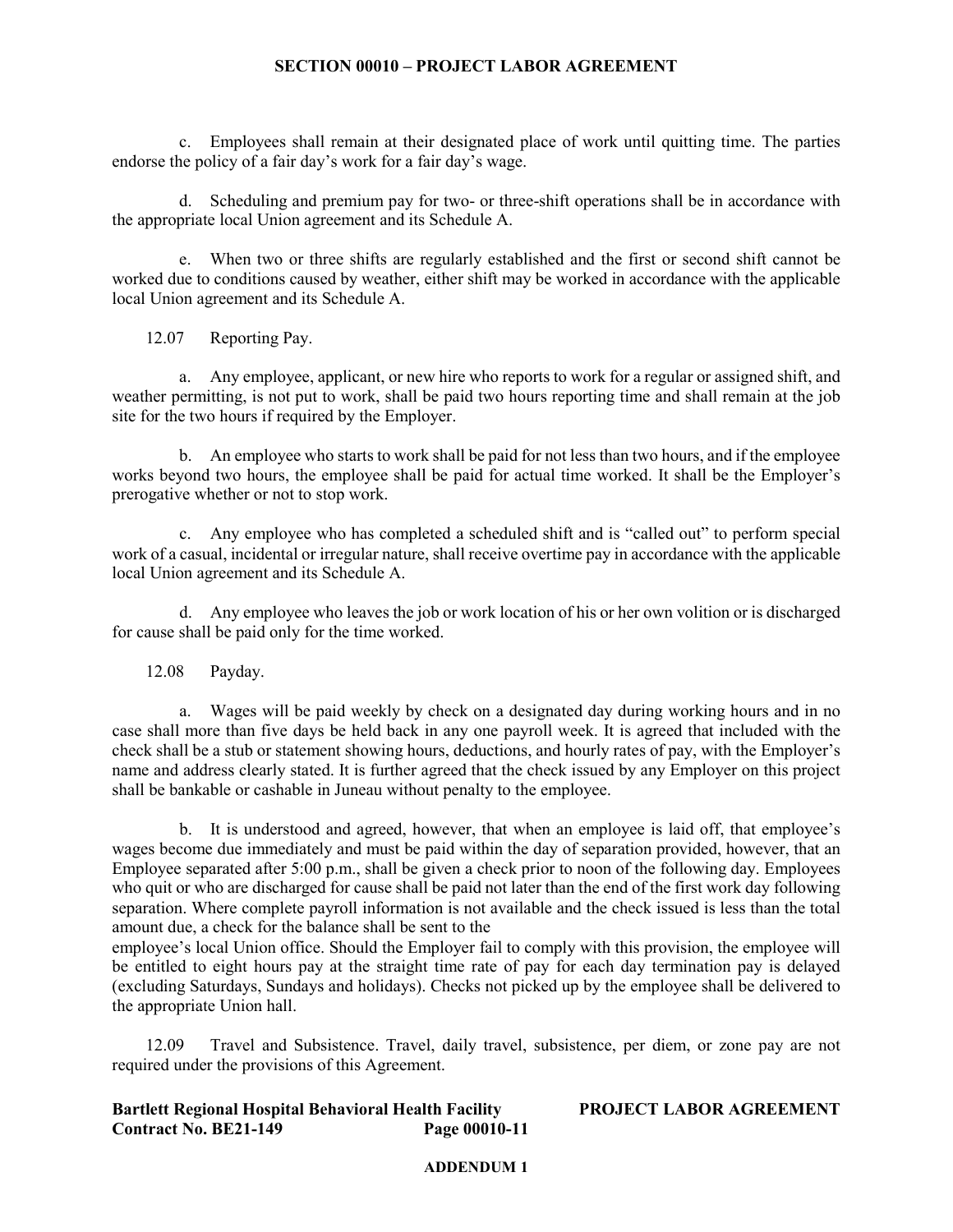12.10 Work and Conduct Rules. The Employer may promulgate and post rules and regulations governing the performance of work and conduct of employees at the work site. Failure to observe the posted rules and regulations by an employee shall be grounds for discipline, including discharge.

12.11 Foreman and General Foreman.

a. The selection of craft foreman and general foremen shall be the exclusive responsibility of the Employer. Foremen and general foremen shall take directions from authorized representatives of the Employer.

- b. Craft foremen may be required to work at the trade.
- c. General foremen may perform incidental work at the trade.
- d. Craft and general foremen shall be paid at the applicable foremen rate.

All foremen shall have the authority and responsibility to terminate any employee working under their supervision who fails to satisfactorily, competently and diligently perform his or her assigned duties.

12.12 Hazard Pay. Refer to the applicable local Union agreement.

Pre-Job Conferences: It is understood that the Employer or subcontractors at all levels working under this Project Labor Agreement shall arrange a pre-job conference with the Unions prior to the commencement of their work. Foremen and general foremen shall take orders from authorized representatives of the Employer. One of the purposes of a pre-job conference will be to establish the scope of the work in the Employer's contract. A markup conference shall be required. Such conference will include presentation of information as available to the Employer regarding jurisdictional work assignments, starting date for the work, location of the project, duration of the job, estimated peak employment, and any other conditions deemed peculiar to the particular contract or subcontract, including a general description of the nature of the work to be performed and drawings and specifications, if available. The Employer will schedule and attend all pre-job conferences and markup meetings and participate in discussions as they pertain to the terms and conditions of the Agreement. This section may be waived by mutual agreement of the parties.

# ARTICLE 13 PROTECTION OF PERSON AND PROPERTY

13.01 Employees must use diligent care to perform their work in a safe manner and to protect themselves, the environment, and the property of the Employer. Failure to do so may result in immediate dismissal. The Employer shall establish and post reasonable visitor, security, and safety rules to achieve this objective.

# ARTICLE 14 APPRENTICES

14.01 The owner recognizes and acknowledges that there is a need for increased training and apprenticeship opportunities in the construction industry, and that a diverse and well-trained workforce is essential to the economic and social vitality of The City & Borough of Juneau and surrounding communities as well as across the state of Alaska.

# **Bartlett Regional Hospital Behavioral Health Facility PROJECT LABOR AGREEMENT Contract No. BE21-149**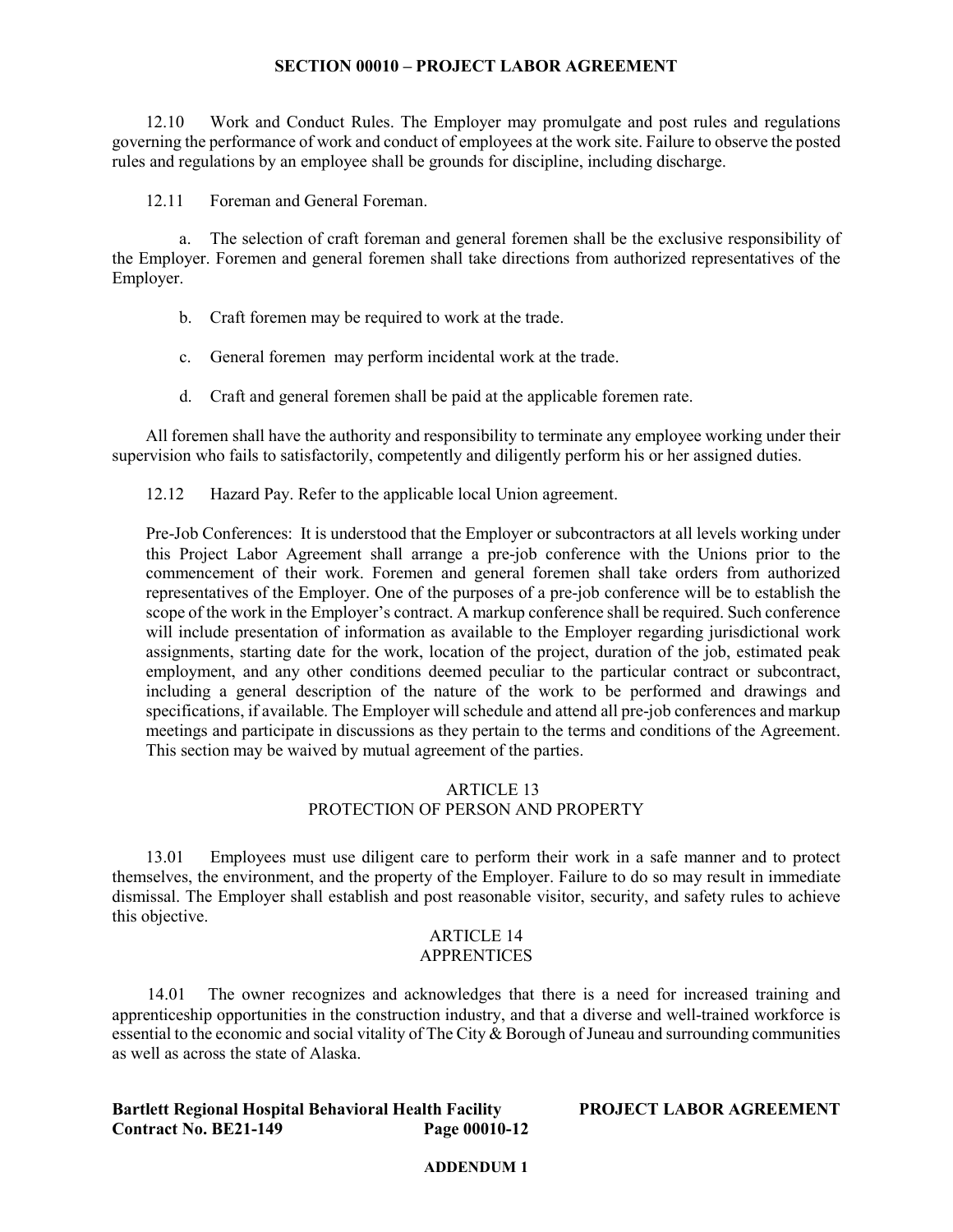14.02 Apprentices shall be utilized in accordance with the Local Union agreement and its Schedule A and applicable law. Apprentices shall be indentured in a program through their Local Union approved by the United States Department of Labor, Office of Apprenticeship Training, Employer Labor Services, (formerly the Bureau of Apprenticeship & Training).

14.03 The Employer shall ensure that not less than twenty percent (20%) of the total labor hours worked under this Agreement on the Project are performed by apprentices referred to in Article and Section 14.02 above.

# **HELMETS TO HARDHATS**

 14.04 The Employer and the Unions recognize a desire to facilitate the entry into the building and construction trades of veterans who are interested in careers in the building and construction industry. The Employer and Unions agree to utilize the services of the Center for Military Recruitment, Assessment and Veterans Employment (hereinafter "Center") and the Center's "Helmets to Hardhats" program to serve as a resource for preliminary orientation, assessment of construction aptitude, referral to apprenticeship programs or hiring halls, counseling and mentoring, support network, employment opportunities and other needs as identified by the parties.

Section 2. The Unions and Employer agree to coordinate with the Center to create and maintain an integrated database of veterans interested in working on this Project and of apprenticeship and employment opportunities for this Project. To the extent permitted by law, the Unions will give credit to such veterans for bona fide, provable past experience.

### ARTICLE 15 SAVINGS AND SEPARABILITY

15.01 In the event any section or provision of this Agreement shall be declared or held to be invalid or illegal by an authorized board or court of competent jurisdiction, only the part, section, provision, or the entire agreement so held or declared invalid or illegal shall forthwith cease to be of further force and effect, and in such event either party hereto may, upon not less than thirty days written notice to the other, have the right to open negotiations for the substitution of a new section, sections, or agreement consistent with the decision of the board or court. This agreement is governed by the laws of the State of Alaska and the City and Borough of Juneau. Jurisdiction for any legal dispute arising hereunder shall be in the Superior Court for the First Judicial District in Juneau.

### ARTICLE 16 ENTIRE UNDERSTANDING

16.01 The parties agree that the total results of their bargaining are embodied in this Agreement and no party signatory hereto is required to render any performance not set forth in the working of this Agreement. This Agreement may be amended only by written agreement signed by the parties hereto.

### ARTICLE 17 LEGAL COMPLIANCE

17.01 Nothing in this Agreement shall be interpreted to require or result in any violation of applicable federal or state laws or regulations.

## **Bartlett Regional Hospital Behavioral Health Facility PROJECT LABOR AGREEMENT Contract No. BE21-149**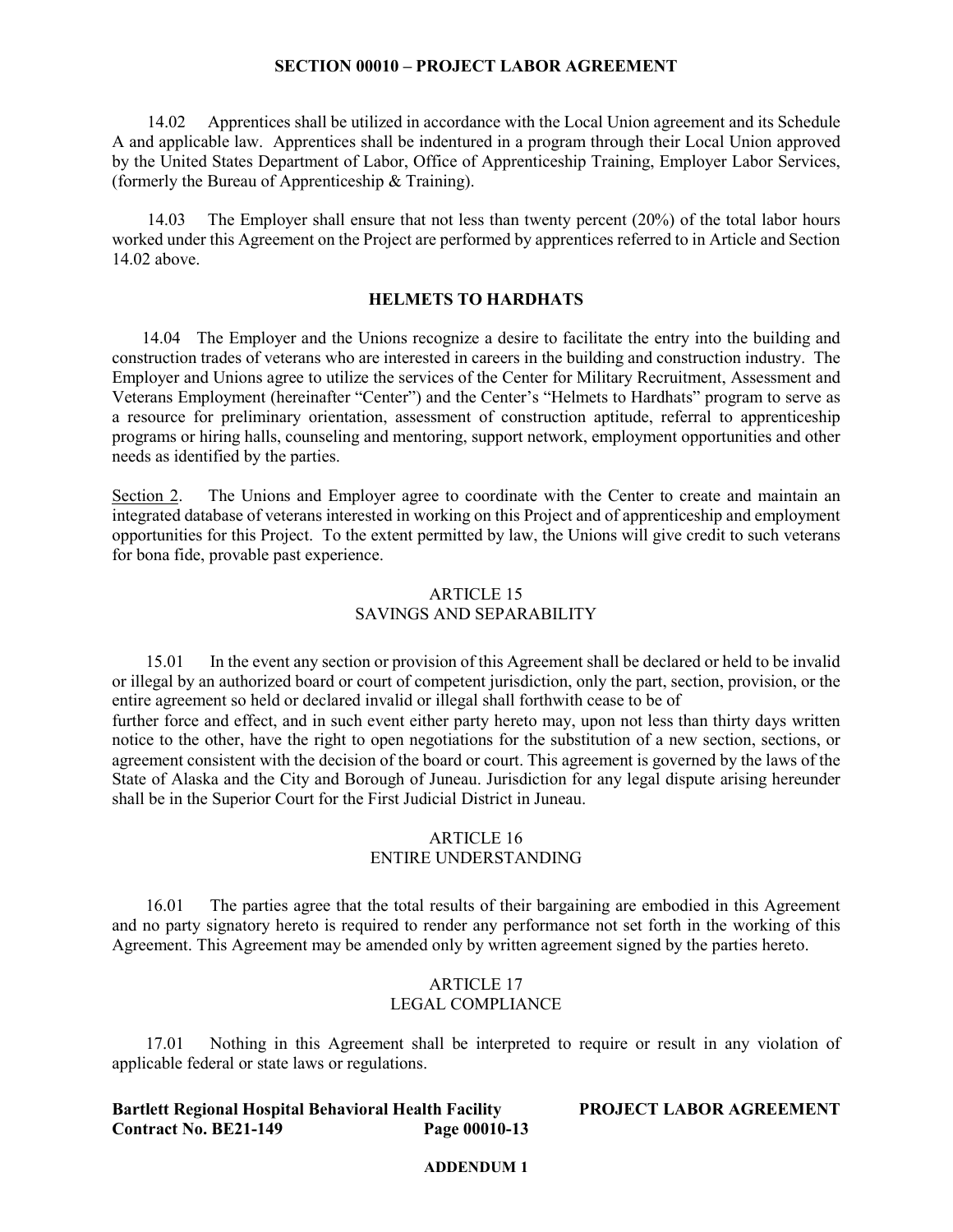# ARTICLE 18 DURATION AND APPLICATION OF AGREEMENT; DECERTIFICATION

18.01 This Project Agreement shall be effective \_\_\_\_\_\_\_\_\_\_\_\_\_\_\_, 2021, and shall continue in full force and effect until completion of the Project. This Agreement applies only to this Project. Nothing in this Agreement shall be construed to limit the ability of employees through the voting process to decertify representation by one or more Unions in accordance with state and federal law.

**Bartlett Regional Hospital Behavioral Health Facility PROJECT LABOR AGREEMENT Contract No. BE21-149**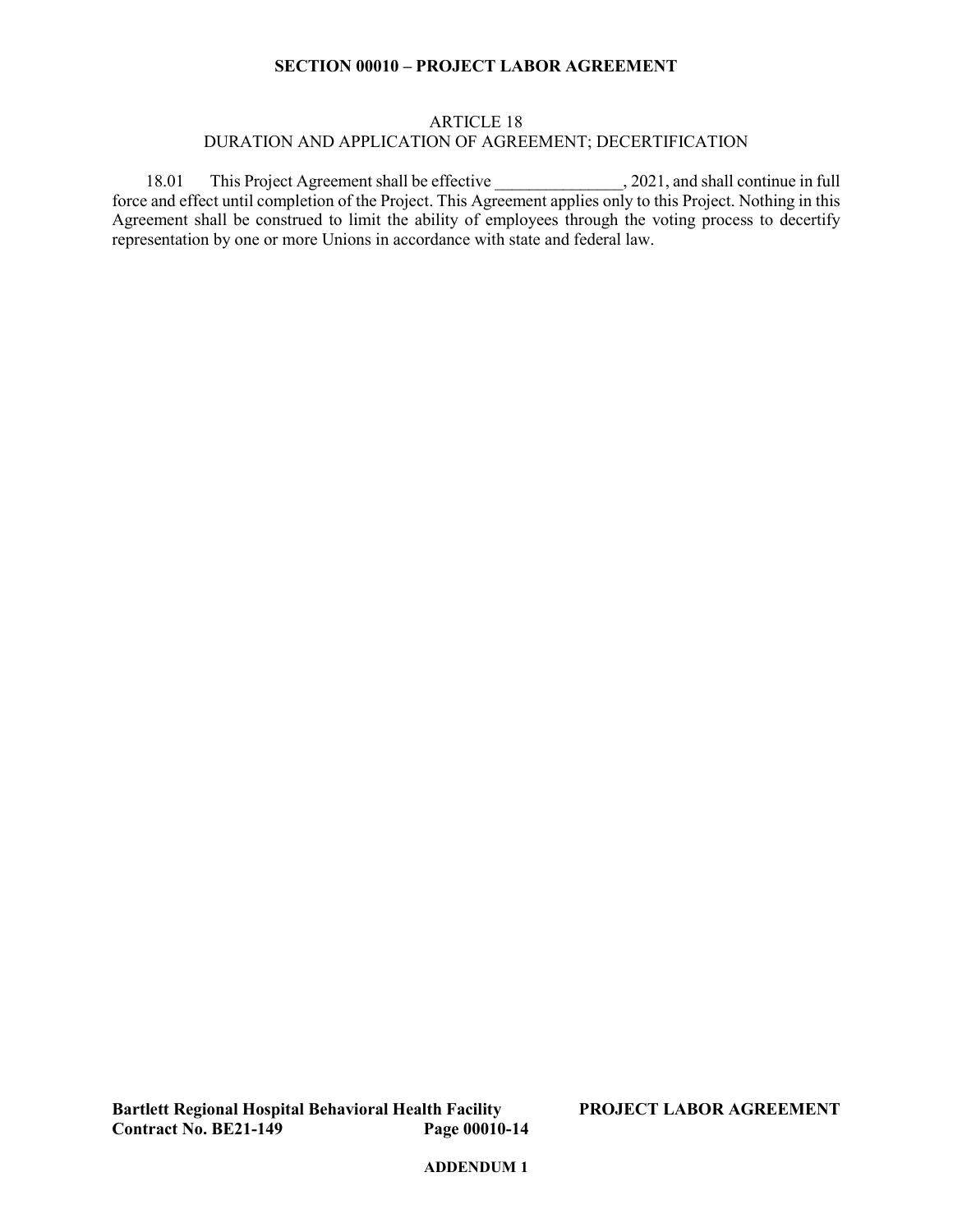IN WITNESS WHEREOF, the parties have caused this Agreement to be executed as of the day and year above written.

| Employer                                                | Date |
|---------------------------------------------------------|------|
| President, Juneau Building Trades Council               | Date |
| Teamsters, Local 959                                    | Date |
| Operators Local 302                                     | Date |
| Pacific Northwest Regional Carpenter's Council (PNWRCC) | Date |
| Iron Workers Local 751                                  | Date |
| Laborers Local 942                                      | Date |
| Plumbers and Pipefitters Local 262                      | Date |
| <b>IBEW Local 1547</b>                                  | Date |
| Painters Local 1959                                     | Date |
| Piledrivers & Divers Local 2520                         | Date |
| Sheetmetal Local 23                                     | Date |
| Sprinklerfitters Local 669                              | Date |

**Bartlett Regional Hospital Behavioral Health Facility PROJECT LABOR AGREEMENT Contract No. BE21-149 Page 00010-15**